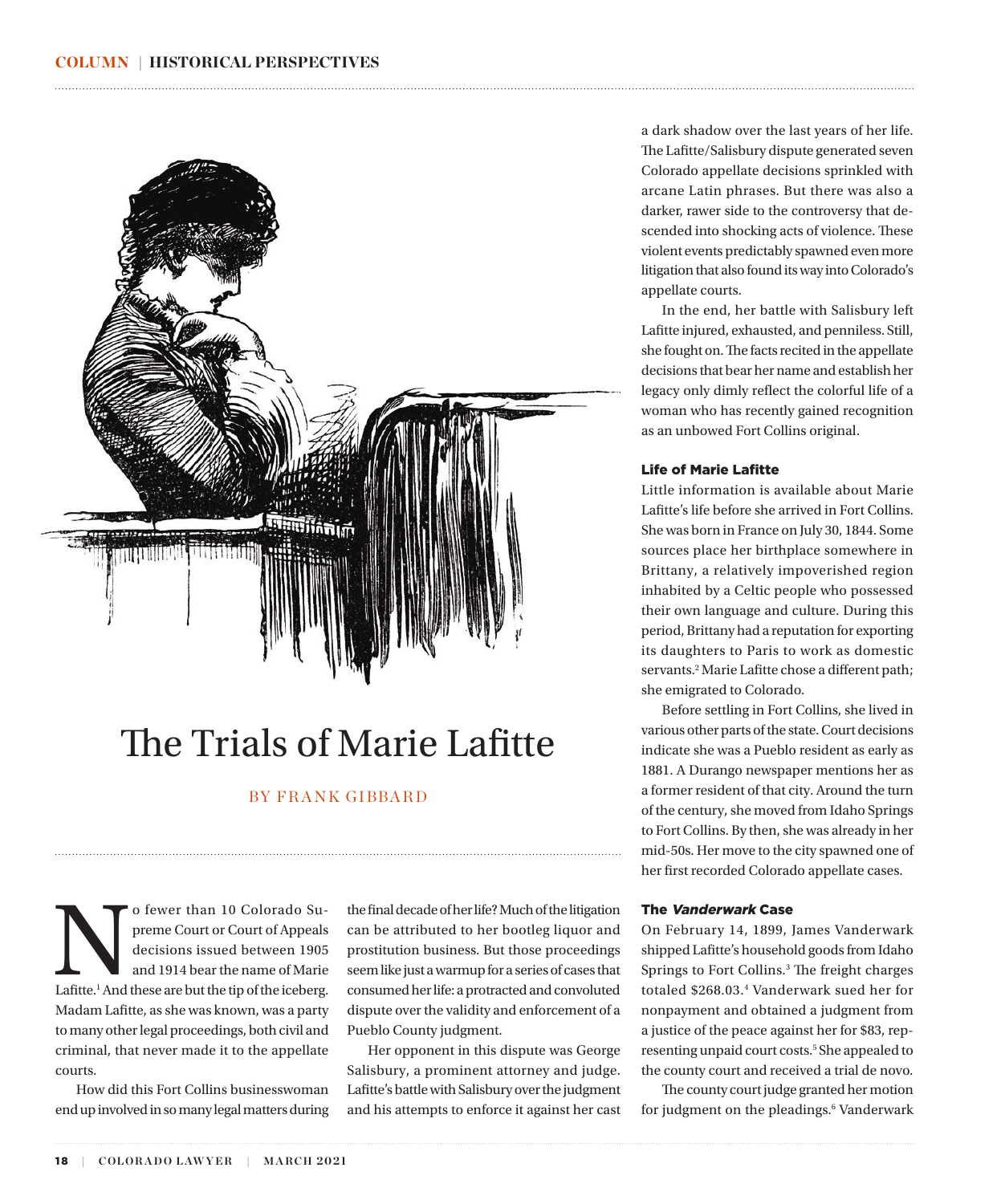appealed to the Colorado Supreme Court, arguing there could be no "judgment on the pleadings" in an action of that kind because no written pleadings are required in a proceeding before a justice of the peace. But the Court treated his attorney's opening statement as a "pleading" and determined that the county court had properly dismissed the case due to a prior adjudication admitted during that statement. Lafitte had won an early victory in her battle against a creditor. There would be many more such battles to come.

#### The Moonshine Madam

At first, Lafitte experienced a good deal of success in Fort Collins. She operated a legitimate business and acquired a number of parcels of real estate and other assets. The 1902 Fort Collins directory indicates she maintained a candy store called the Candy Kitchen at 257 Linden Street. Not long after her arrival, however, she ran afoul of the law when she was accused of distributing whiskey from a back room of the store.[7](#page-5-0) In fact, she became a significant provider of moonshine whiskey in the "dry" community of Fort Collins. Her activities made her a worthy rival to the quasi-legal medicinal alcohol business conducted by local drugstores.

Over the following years, the authorities repeatedly punished Lafitte for violating the liquor laws. In 1899, she was charged with selling liquor without a license. The jury in her case deliberated all night, eventually convicting her of one of the charges against her but acquitting her of another.<sup>[8](#page-5-0)</sup> She was fined \$500, plus costs. When she failed to pay, she was sent to jail.

In 1903, Lafitte was charged in federal court with "moonshining."[9](#page-5-0) She reportedly offered several frivolous excuses, such as claiming that she only sold tobacco and then threw in a bottle of whiskey for free to her tobacco customers.[10](#page-5-0) She was convicted, fined, and received a sentence to be served in the county jail. Afterward, she announced her intention to request a presidential pardon from the federal jail sentence.<sup>11</sup>

In 1904, a jury convicted her in county court of illegally storing and keeping liquor on her premises. She was fined \$100, plus costs.<sup>[12](#page-5-0)</sup>

In another 1904 case, Lafitte was charged with keeping 45 gallons of whiskey, 27 dozen quart bottles of beer, and 35 quart-sized bottles of red claret wine at her home. The jury did not accept her defense that the alcohol was for her personal consumption.

<span id="page-1-0"></span>

In another 1904 case, Lafitte was charged with keeping 45 gallons of whiskey, 27 dozen quart bottles of beer, and 35 quart-sized bottles of red claret wine at her home.[13](#page-5-0) The jury did not accept her defense that the alcohol was for her personal consumption. She was fined \$200, plus costs.

In a 1903 case for selling malt liquor, Lafitte presented a strange affidavit in which she described her home-brewed recipe for what she called "hop beer or malt tea . . . commonly called an English ale.["14](#page-5-0) She seemed to be asserting that the ingredients she used were harmless. But the local paper opined that "when combined and imbibed ab libitum, they produce a peculiar kind of drunk, which has subjected the victim to the suspicion that he is a candidate for the insane asylum in more than one instance.["15](#page-5-0)

In addition to providing home-brewed libations, Lafitte seems to have provided other illicit pleasures enjoyed by Fort Collins residents. In 1902, she was convicted of keeping a disorderly house. Most sources agree that Lafitte was running a brothel.

On another occasion, Lafitte was convicted of violating two Fort Collins ordinances by keeping and using rooms to store intoxicating liquors with intent to distribute them, and by keeping a disorderly house. In her appeal to the Colorado Supreme Court, she argued that the liquor ordinance was ultra vires and void because it was not expressly limited to liquor sales within the city. But the Court stated that in the absence of language concerning the scope of the ordinance, it could presume it applied only within the territorial limits of the city's jurisdiction. <sup>16</sup> She also argued that the county court had improperly permitted testimony about the character of her house before the time alleged in the information and about the house and the people who frequented it. But the Court refused to rule on these issues because Lafitte's attorney had failed to supply it with a copy of the ordinance. Her convictions were affirmed.<sup>17</sup>

Around this time, the City of Fort Collins also sued her in police magistrate's court for violating three local ordinances. The police court ruled in favor of the city, and she appealed to county court, which affirmed the judgment against her for \$200 in each of the three cases. She then appealed again to the Colorado Supreme Court. But the Court ruled that her trial and appellate attorneys had forfeited most of her issues by failing to raise them at trial or effectively preserving them for appeal.[18](#page-5-0) The only issue she had preserved concerned the validity of an 1899 Fort Collins city ordinance, and the Court ruled against her on that issue[.19](#page-5-0)

Over the years, Lafitte was also involved in litigation over her mounting debts, an ominous precursor of her ultimate downfall. Around 1905 she sued a bondsman who had turned over money she believed was hers to one of her creditors.<sup>20</sup> That litigation ended in a nonsuit. Soon, however, her greatest debt-related challenge arose: the Lafitte/Salisbury litigation.

# Origins of the Lafitte/ Salisbury Litigation

The seeds of the Lafitte/Salisbury litigation were sown on December 21, 1881, when Henry Rups obtained a judgment for \$2,065 against Lafitte in Pueblo County District Court.<sup>[21](#page-5-0)</sup> The basis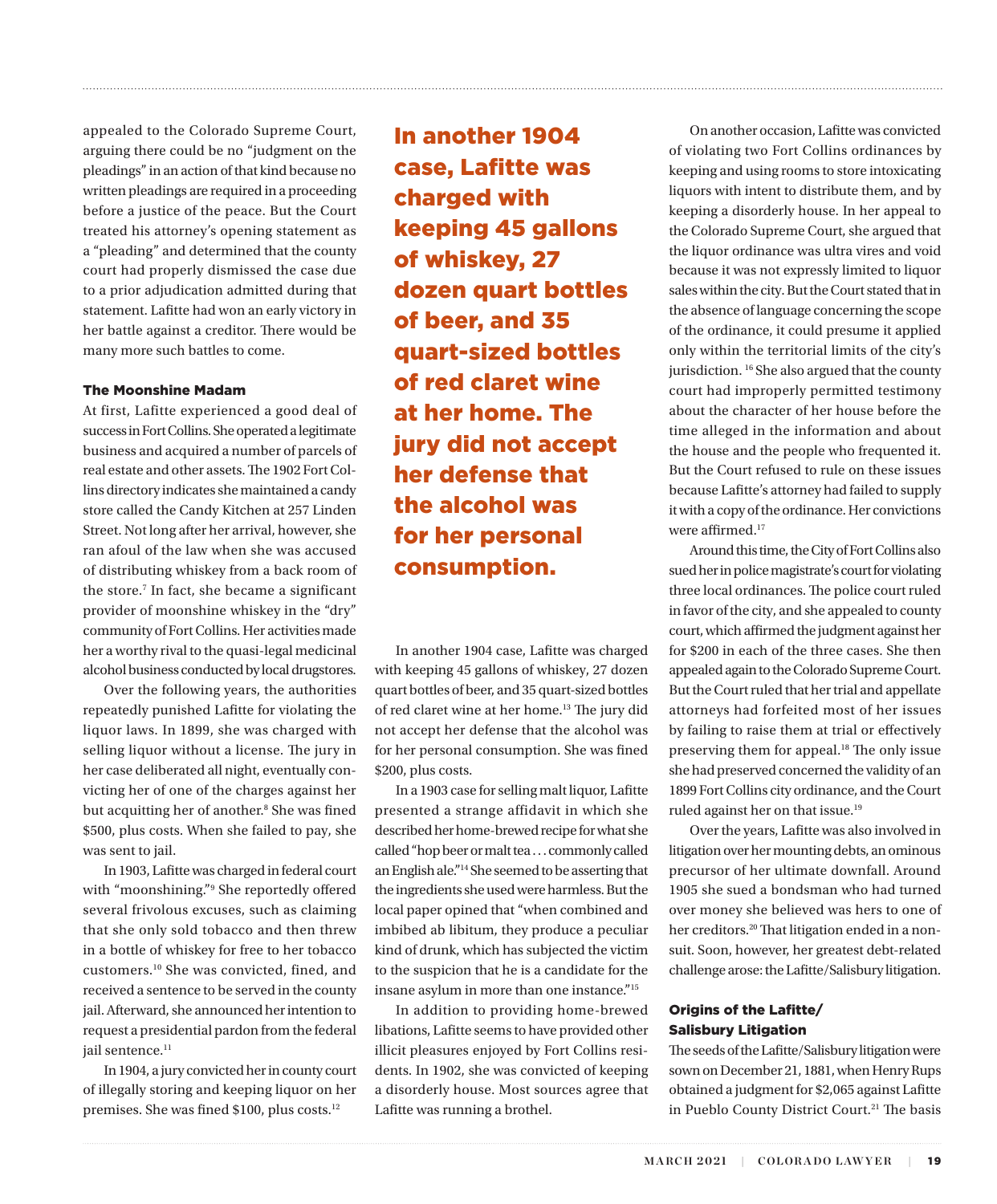for the judgment is unclear, but it apparently remained dormant for over a decade. Then, on January 8, 1894, George Salisbury, claiming to have acquired ownership of the judgment from Rups, successfully revived it in his own name in Pueblo County District Court.<sup>22</sup> By that time, the judgment had grown to \$3,130, plus costs.<sup>[23](#page-5-0)</sup>

George Salisbury was at the opposite end of the social scale from Lafitte. He was a prominent attorney who later became a judge. She was a small businesswoman whose enterprises were tainted with illegality. The divergent social status of the combatants is reflected in the newspaper accounts, which generally refer to Salisbury as "Judge Salisbury" but to Lafitte as simply "the Madam."

A local newspaper made its opinion about the litigation clear early on. After dismissing Lafitte's attempts to avoid the Rups judgment as frivolous obstruction, it printed a strong defense of Judge Salisbury, whom it indignantly insisted "has been a resident of this state for about thirty years and his reputation as a man, citizen and a lawyer, have theretofore been unchallenged."[24](#page-5-0) But subsequent events cast doubt on whether Judge Salisbury was the gentlemanly figure portrayed in the papers.

Salisbury pursued a vigorous campaign of executing on the judgment against everything Lafitte owned. For her part, Lafitte repeatedly contested the alleged revival of the judgment and bitterly disputed Salisbury's ownership of it.

In the first of these collateral challenges, she filed a petition for writ of certiorari against the Pueblo County District Court. On March 6, 1905, the Colorado Supreme Court dismissed her petition in a brief per curiam decision, holding that she had an available remedy through appeal or by a writ of error and could therefore not seek a writ of certiorari.<sup>25</sup>

#### Salisbury Enforces the Judgment

In November 1903, Salisbury executed on the revived judgment by selling Lafitte's Fort Collins home at a sheriff's sale. Lafitte valued the property at \$20,000. Salisbury's wife Susan purchased the property at the sale for \$5,500.

Although the sheriff's sale would seem to have satisfied the judgment, Salisbury continued to execute on Lafitte's property. In August 1904,

while Lafitte was away in Denver, Salisbury, accompanied by a deputy sheriff and a city marshal, forcibly entered Lafitte's business on Linden Street and seized all her property there.<sup>[26](#page-5-0)</sup> The city marshal also seized a large quantity of beer, whiskey, and other liquors, which he locked in a cell at city hall for safekeeping in view of further alcohol-related charges.

<span id="page-2-0"></span>

On April 5, 1905, Salisbury broke into Lafitte's Fort Collins residence on Jefferson Street while Lafitte was in the home. He allegedly struck her in the mouth with a heavy cane, knocking out one of her teeth and loosening five others.

#### Two Acts of Violence

Shortly after the Colorado Supreme Court's 1905 dismissal, Salisbury took his enforcement efforts to a new level by engaging in a disturbing act of vigilantism. On April 5, 1905, Salisbury broke into Lafitte's Fort Collins residence on Jefferson Street while Lafitte was in the home. He allegedly struck her in the mouth with a heavy cane, knocking out one of her teeth and loosening five others. This blow threw her to the floor. After she fell, Salisbury continued beating and kicking the 60-year-old woman. In addition to her dental injuries, she later charged his assault had left her with severe bruises and contusions.

Lafitte sued Salisbury for the assault in Larimer County District Court. Although she sought \$10,000 in damages, a jury awarded her \$150.[27](#page-5-0) Salisbury appealed. In his pro se defensive pleadings, he denied striking Lafitte but at the same time asserted that he had inflicted the blows on her in self-defense. Salisbury claimed that by virtue of the revived judgment, Susan Salisbury owned Lafitte's dwelling; therefore, his actions against Lafitte were justifiable and in self-defense because Lafitte was a trespasser in her own residence. The Colorado Supreme Court made short work of Salisbury's arguments and affirmed the judgment for Lafitte.<sup>28</sup>

In June 1905, just a few months after the assault, the Salisburys resorted to more traditional legal process. Susan Salisbury obtained a writ of restitution for Lafitte's home. When a constable attempted to serve the writ on Lafitte, "[s]he refused to vacate . . . locking herself in two rooms of the house and swearing she would shoot the first man that tried to open that door."[29](#page-5-0) After the constable made a second unsuccessful attempt at service, a warrant was issued for her arrest. When a deputy sheriff forced his way in to make the arrest, Lafitte threw acid in his face. Fortunately, the acid she used was not strong, and the deputy was not permanently injured.

Lafitte was hauled off to jail. Charges were filed against her for resisting an officer, but these were later dismissed.

### Lafitte/Salisbury I (1908)

Contemporaneous newspaper accounts asserted that the Lafitte/Salisbury dispute eventually became so complicated that it was nearly irresolvable. But the Colorado courts cut the Gordian knot—though it took half a dozen more decisions to accomplish that feat.

On November 25, 1904, Lafitte filed an action in Larimer County District Court seeking to void Salisbury's judgment. She charged that a decade earlier, when he revived the Rups judgment, Salisbury had not validly acquired an interest in the judgment because a purported assignment to him was a forgery, so he therefore had no right to revive the judgment at that time. She also complained that in August 1903, Salisbury executed on the judgment by having a note belonging to Lafitte worth \$1,070 sold to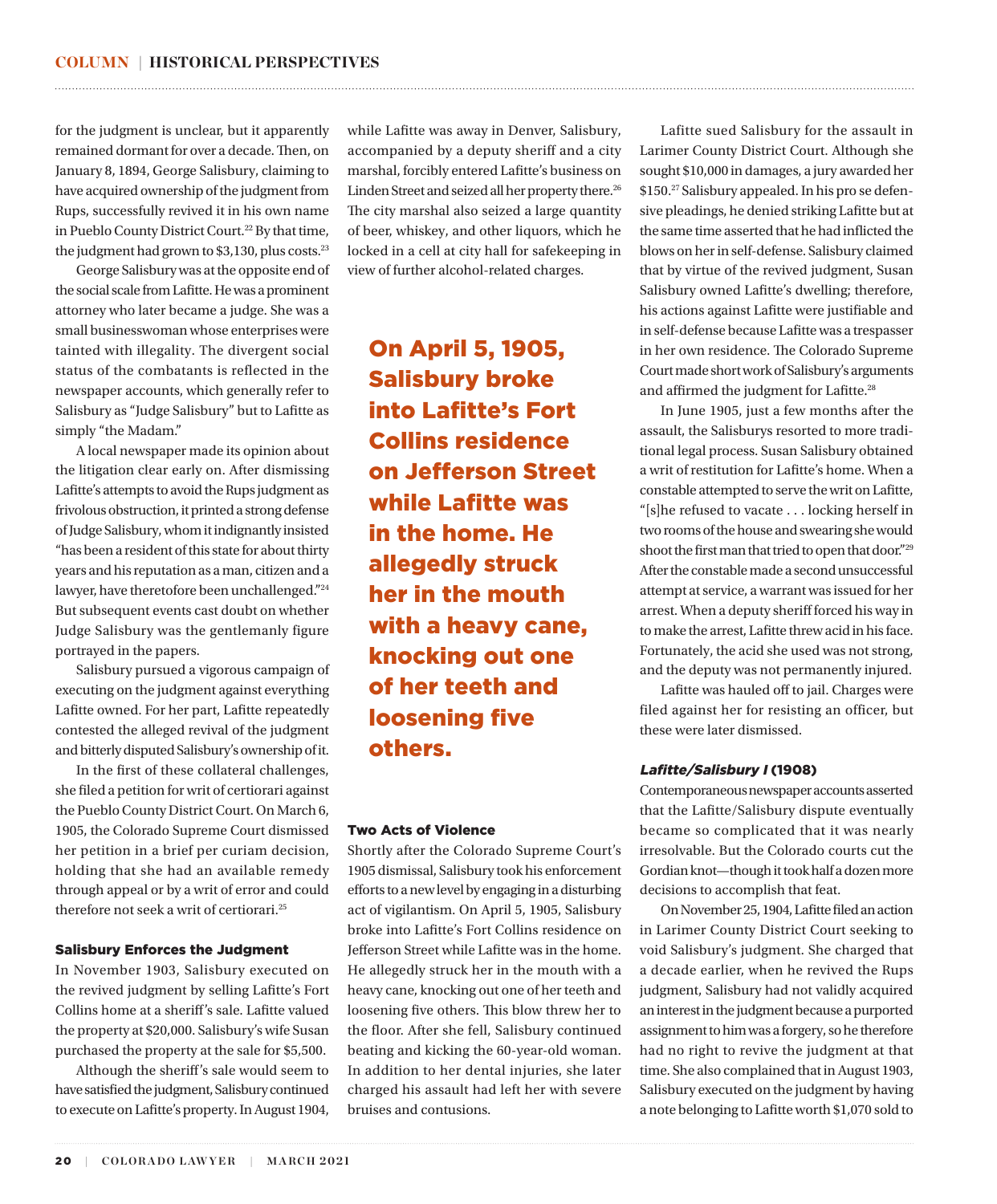Susan Salisbury for \$570, but Lafitte was never given credit against the judgment for that sale. She further argued that her real estate worth \$20,000 had been sold to Susan Salisbury for the grossly inadequate price of \$5,500. Finally, she claimed that on January 5, 1904, Rups had filed a satisfaction of the judgment with the Pueblo County District Court clerk.<sup>[30](#page-5-0)</sup> These basic contentions would reappear throughout the litigation, over the next decade.

The case went to trial. But when Lafitte called Salisbury as a hostile witness, the defendants objected to his testimony, arguing that the complaint failed to state a claim. The district court agreed and granted judgment for the defendants. Lafitte appealed.<sup>31</sup>

The Colorado Supreme Court affirmed the district court's judgment. It rejected Lafitte's complaints about the validity of the revived judgment, noting that Lafitte failed to show she was not served with notice of the 1894 revival proceeding, and the court's judgment in that proceeding that the assignment to Salisbury was valid therefore bound her.[32](#page-5-0) The Court also rejected her complaints about not receiving credit against the judgment, reasoning she had failed to allege that the value received from the execution sales had exceeded the amount owed on the judgment, plus costs.[33](#page-5-0) It further rejected Lafitte's claim about the inadequate price paid at the sheriff's sale, reasoning she failed to allege a fraud in connection with the sale and had failed to tender the amount for which the sale was made.<sup>34</sup> Finally, the Court held that because Lafitte had failed to challenge the assignment from Rups to Salisbury in the 1894 proceeding, the purported satisfaction of judgment Rups executed in 1904 on her behalf was ineffectual[.35](#page-5-0)

# Lafitte/Salisbury II (1911)

The second Lafitte/Salisbury case was the assault case, described above in detail, which upheld Lafitte's judgment for \$150 against George Salisbury.

# Lafitte/Salisbury III (1912)

In September 1905, Lafitte sued Susan Salisbury, alleging that she had wrongfully seized several Fort Collins lots from Lafitte to satisfy the Rups judgment. In Susan Salisbury's reply, she asserted cross-claims for legal and equitable relief. Following a trial, the district court ruled in favor of Lafitte.<sup>36</sup> Susan Salisbury appealed.

<span id="page-3-0"></span>

As it turned out, Lafitte's original ownership of the Fort Collins lots was no simple matter. To explain why, the Colorado Court of Appeals described the chain of title. Julia S. Taylor had owned the lots on August 20, 1900. On that date,

Contemporaneous newspaper accounts asserted that the Lafitte/ Salisbury dispute eventually became so complicated that it was nearly irresolvable. But the Colorado courts cut the Gordian knot though it took half a dozen more decisions to accomplish that feat.

she entered into a contract for deed with T.C. and Clara Brolliar. On July 8, 1903, the Brolliars had assigned their interest in the contract to Lafitte. And on August 27, 1903, Lafitte had assigned her interest to John G. Lindenmeier. All these assignments were executed before the sheriff's sale on November 12, 1903 and the recording of the sheriff's deed to Salisbury on August 16, 1904. But neither the assignments nor the contract for deed were recorded until long afterward, on April 6, 1906[.37](#page-5-0) Thus, although it appeared that Lafitte owned a legal interest in the property in 1903, in reality, even before her assignment to Lindenmeyer, she never had more than an equitable interest.

To further complicate matters, after Lindenmeyer had finished paying off the contract for deed, Taylor had deeded the lots to Lindenmeyer on June 27, 1904. The net result of all this, the Court explained, was that at the point when Salisbury attempted to foreclose on the lots to collect on Lafitte's debt, Lafitte had owned no interest in the lots whatsoever. Thus, no interest had passed to Salisbury through the execution proceedings.[38](#page-5-0)

Salisbury resisted this conclusion. She argued that because the assignment to Lindenmeyer was not recorded until long after the sheriff's sale, it could not affect Lafitte's ownership of the property (and, hence, the interest Salisbury acquired through the sheriff's sale). The Court disagreed, stating that the recording statute was not designed to protect purchasers from an unrecorded assignment of a contract for deed.<sup>[39](#page-5-0)</sup>

Salisbury also argued that Lafitte was collaterally estopped from challenging her ownership of the property by virtue of the result of the prior suit that had been affirmed in *Lafitte/Salisbury I*. The Court rejected this argument, holding that collateral estoppel did not apply because the issues in the two suits were not identical. In particular, the prior suit had not adjudicated the title to the lots in question.<sup>[40](#page-5-0)</sup> Moreover, in the prior suit, Salisbury had taken the position that Lafitte *didn't* own the lots in question; thus, Salisbury was judicially estopped from taking the opposite position in this suit.<sup>41</sup>

The Court refused to apply the same judicial estoppel principle against Lafitte's claim in the prior suit that she *did* own the lots. It noted an odd fact about the prior suit. In that proceeding, Lafitte had argued with her own attorney that she *didn't* own these lots, but he had refused to change the complaint "because of the labor and expense which would be entailed in making out a new complaint.["42](#page-5-0) This dispute between Lafitte and her counsel grew so heated that both of them took the stand in the previous trial to present their competing views about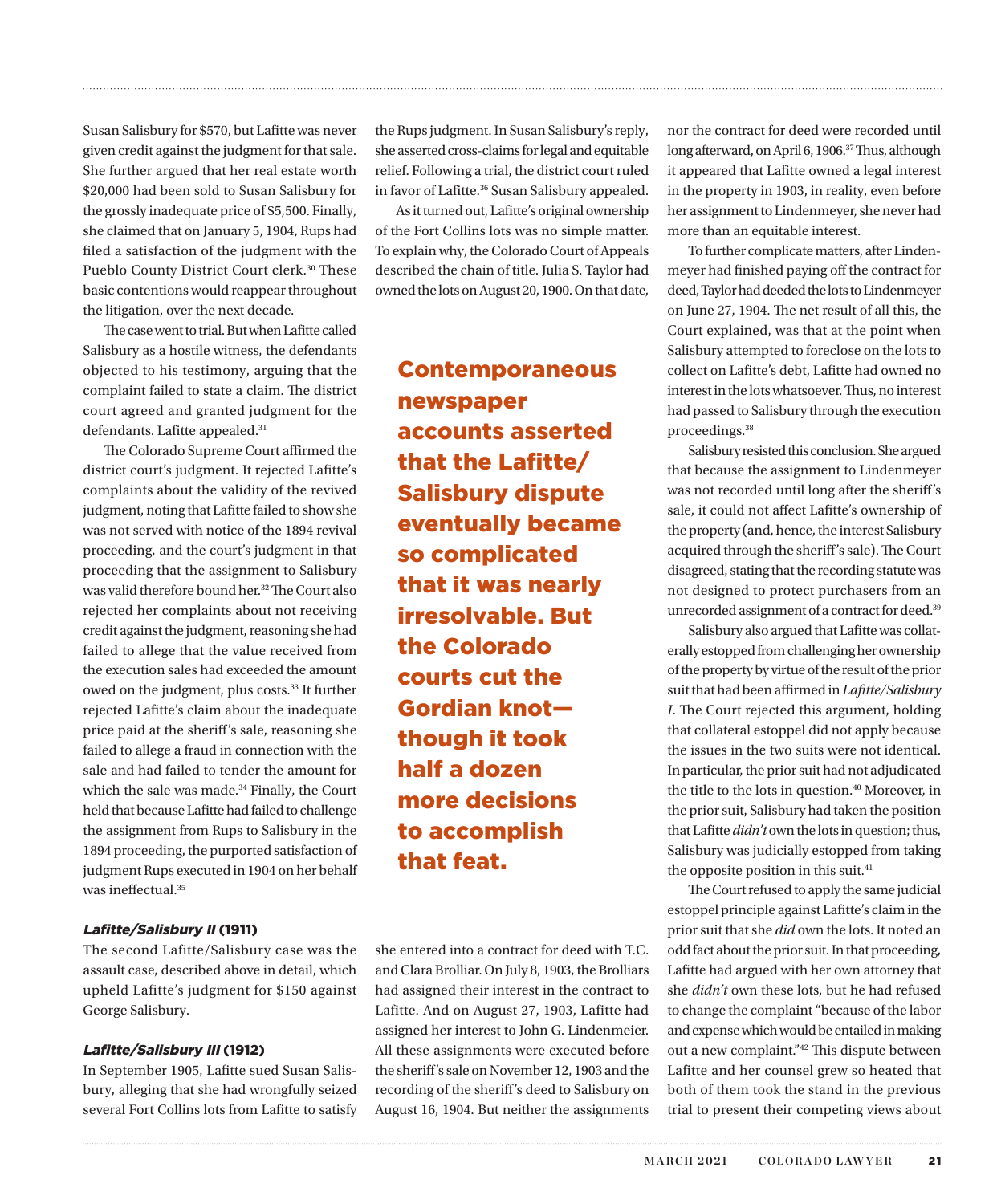whether she owned the lots. And it appeared the trial court had adopted Lafitte's position that she owned no title in the lots. Because all the evidence pointed to the fact that Lafitte had no ownership interest, the Court affirmed the trial court's judgment against Salisbury.

# Lafitte/Salisbury IV (1912)

By 1912, Lafitte's protracted legal struggles had left her so impoverished she was forced to seek county relief funds.<sup>43</sup> In addition to the Salisbury litigation, one of her erstwhile attorneys had sued her to foreclose his \$1,000 attorney's lien[.44](#page-5-0) The district court granted her a continuance of all her ongoing cases until she could obtain counsel.

In the meantime, another Lafitte/Salisbury appeal reached the Colorado Court of Appeals. Lafitte had sued Salisbury on August 27, 1907, in Larimer County District Court. In this suit, she charged Salisbury had wrongfully seized a promissory note secured by a deed of trust that Lafitte owned to enforce the Rups judgment and sold it at a sheriff's sale *vendentioni exponas* to Susan Salisbury for \$590 cash[.45](#page-5-0) The district court granted judgment in favor of Lafitte, and Salisbury and his assignee appealed.

After an extended recitation of the facts, the Colorado Court of Appeals reversed the judgment in favor of Lafitte. She had once again challenged the revival of the underlying judgment against her. But the Court held she had failed to make a showing that the revival of the Rups judgment was a nullity and void in a fashion sufficient to support a collateral attack on that judgment.<sup>[46](#page-5-0)</sup>

### Lafitte/Salisbury V (1912)

In the penultimate decision in the Lafitte/ Salisbury dispute, the court addressed an action by Susan Salisbury in which she sought to fix clerical errors in sheriff's deeds and to quiet her title in Fort Collins property against Lafitte.<sup>[47](#page-5-0)</sup> The district court ruled in favor of Salisbury, and Lafitte appealed. The Colorado Court of Appeals held that Lafitte had made a sufficient showing that her property had been sold for an inadequate price, and this result was due to fraud.[48](#page-5-0) It therefore reversed the district court's judgment.

# Lafitte/Salisbury VI (1914; Post Mortem)

Lafitte died on March 18, 1914. The Lafitte/ Salisbury litigation outlived her. The Colorado Supreme Court issued its last decision in that case, *Lafitte/Salisbury VI*, on April 6, 1914, affirming the Colorado Court of Appeals' judgment in favor of Lafitte in *Lafitte/Salisbury III*. The Court then denied rehearing on June 1, 1914.[49](#page-5-0)

<span id="page-4-0"></span>

## Aftermath

Lafitte remained a subject of contempt in local newspapers even after her death. In a sort of backhanded obituary, *The Weekly Courier* reported that she had "end[ed] her existence in a pitiable manner" after "many years of litigation" against Judge Salisbury, and had now been "summoned to plead her case before her Maker."[50](#page-5-0) The paper opined that "there was little glory for her on earth in all of her litigation" and she "died at the county hospital . . . penniless and practically friendless."[51](#page-5-0) It complained that "despite the assistance she received from the county, she was a frequent visitor at the city dump and the house she occupied was filled with rubbish."[52](#page-5-0) The paper suggested her name would "long remain a memory with . . . attorneys on account of the lengthy litigation" but "[o]thers [would] have little occasion to remember her.["53](#page-5-0)

The deceased Marie Lafitte was not safe from sexual innuendo either. In May 1914, a Craig paper reported that "George Carlson of Greeley is being touted as a Republican candidate for governor this fall," opining "[w]hen he gets

through with the campaign, he'll likely feel very much the same as at the close of a week roundup with the more or less famous Marie Lafitte, of Fort Collins."[54](#page-5-0) The article added, snidely, "[o]f course, we mean a legal roundup.["55](#page-5-0)

Meanwhile, George Salisbury announced Lafitte's death in open court and stated that "he had no claims against the \$2,900 which the supreme court had awarded Marie LaFitte,"[56](#page-5-0) apparently referring to the monetary value of her recent appellate victory. Lafitte had assigned that judgment, along with the \$150 due her from her beating, to a doctor. Her attorneys also claimed a lien against the judgment,<sup>[57](#page-5-0)</sup> and they soon sought payment for their services.<sup>[58](#page-5-0)</sup>

If anything remained in Lafitte's estate after paying her doctor and her attorneys, the funds were insufficient to purchase a suitable headstone for her. Instead, she was buried as an indigent in Grandview Cemetery in Fort Collins, in an unmarked grave. And there she lay, nearly forgotten, for a century.

But not entirely forgotten, as it turned out. Over time, Fort Collins historians developed a keen interest in the rowdy French businesswoman who had defied social convention and put up such a fight against the rich and the powerful. They began including her story on historic tours and even conducted events that celebrated her life.

In 2015, Fort Collins Tours paid for a handsome headstone for Lafitte in Grandview Cemetery. Along with her birth and death dates, the headstone bears a suitable epitaph: "Well Behaved Women Rarely Make History."<sup>59</sup>



Frank Gibbard is a staff attorney with the Tenth Circuit Court of Appeals-(303) 844-5306, frank\_gibbard@ca10.uscourts.gov.

#### **NOTES**

[1](#page-0-0). In court decisions and newspaper accounts, Lafitte is referred to variously as "Marie Lafitte," "Marie La Fitte," "Mary Lafitte," or "Mary La Fitte." Except when quoting or citing another source, this article will refer to her as "Lafitte" or "Marie Lafitte."

[2.](#page-0-0) *See* https://fr.wikipedia.org/wiki/Histoire\_de\_la\_Bretagne.

[3](#page-0-0). *See* "Ancient Litigation Finally Decided by Supreme Court," *Fort Collins Courier* at p. 9, col. 3 (Nov. 6, 1907).

[4.](#page-0-0) *See id.*

[5](#page-0-0). *Id.*